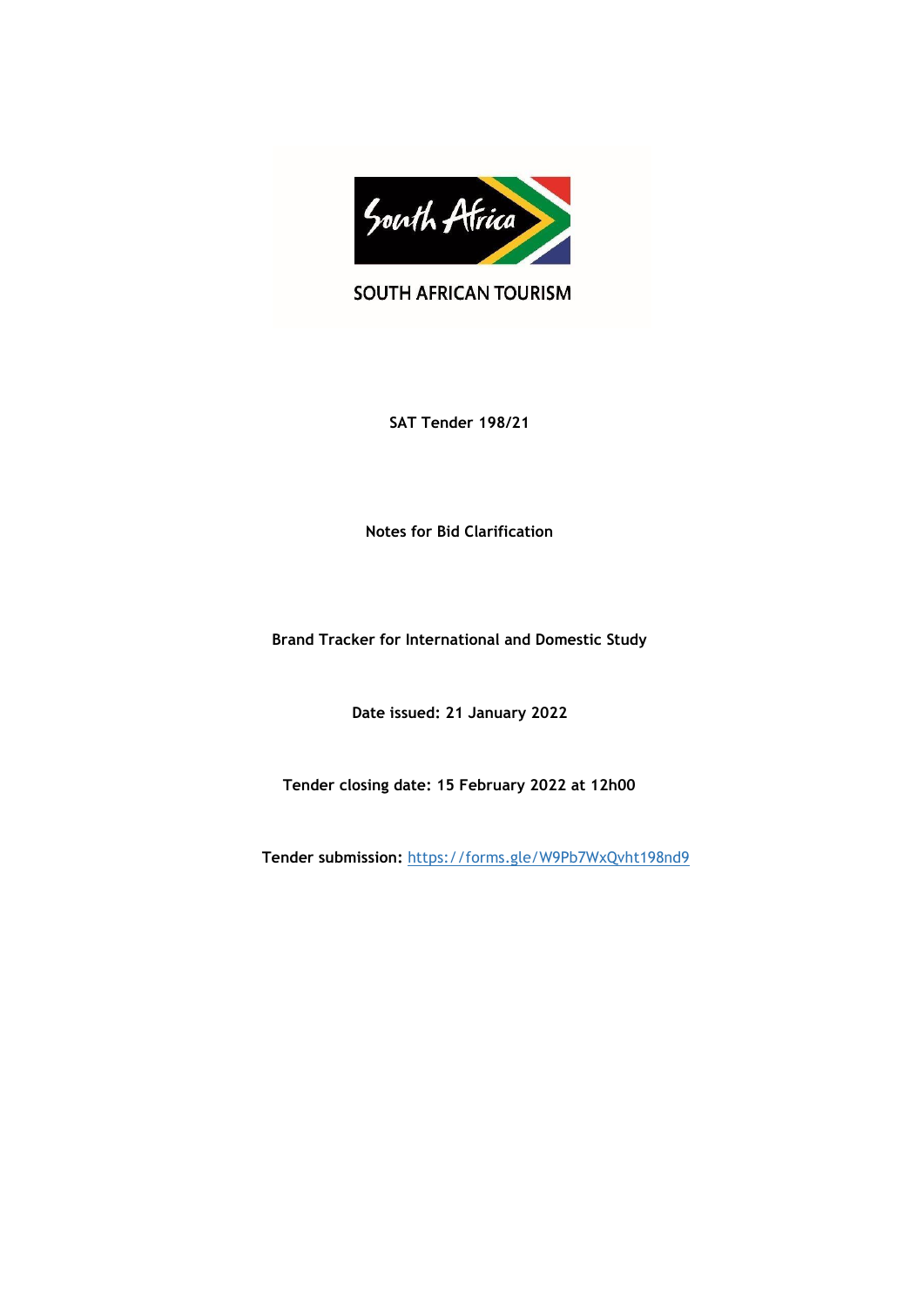## **Introduction**

This Addendum with clarification notes serves to inform potential bidders of changes, amendments and/or clarifications made to the bid documentation. The following questions and/or changes have been received from those that are in the position of the bid documentation.

| <b>Item</b>             | <b>Questions and Responses</b>                                                                                                                                                                                                               |
|-------------------------|----------------------------------------------------------------------------------------------------------------------------------------------------------------------------------------------------------------------------------------------|
|                         |                                                                                                                                                                                                                                              |
|                         |                                                                                                                                                                                                                                              |
| 1                       | Question:                                                                                                                                                                                                                                    |
|                         | May you kindly address the issue regarding the questionnaire attached which is not<br>$\bullet$<br>clear.                                                                                                                                    |
|                         |                                                                                                                                                                                                                                              |
|                         | Response:                                                                                                                                                                                                                                    |
|                         | Please see attached the updated QNR for your reference (Annexure 1).<br>$\bullet$                                                                                                                                                            |
| $\overline{2}$          | Question:                                                                                                                                                                                                                                    |
|                         | The list from Part B has 18 markets and South Africa would come in as the 19th<br>$\bullet$<br>covering the domestic market yet the same document also alludes to 24 markets.<br>May you kindly confirm the number of markets to be studied. |
|                         | Response:                                                                                                                                                                                                                                    |
|                         | $\bullet$<br>The study is to be conducted in at least 24 markets, the updated list is attached<br>(Annexure 2).                                                                                                                              |
| 3                       | Question:                                                                                                                                                                                                                                    |
|                         |                                                                                                                                                                                                                                              |
|                         | Whether companies from Outside South Africa can apply for this (like, from India or<br>$\bullet$<br>USA)?                                                                                                                                    |
|                         | Whether we need to come over there for meetings?<br>$\bullet$                                                                                                                                                                                |
|                         | Can we perform the tasks (related to RFP) outside South Africa (like, from India or<br>$\bullet$<br>USA)?                                                                                                                                    |
|                         | Response:                                                                                                                                                                                                                                    |
|                         | Yes, companies from outside of South Africa can apply for the tender.<br>$\bullet$                                                                                                                                                           |
|                         | No, this is not a requirement.<br>$\bullet$                                                                                                                                                                                                  |
|                         | Yes                                                                                                                                                                                                                                          |
| $\overline{\mathbf{4}}$ | Question:                                                                                                                                                                                                                                    |
|                         | Can we submit the proposals via email?                                                                                                                                                                                                       |
|                         |                                                                                                                                                                                                                                              |
|                         | Response:                                                                                                                                                                                                                                    |
|                         | The tender can be submitted using the link below:<br>$\bullet$                                                                                                                                                                               |
|                         | https://forms.gle/W9Pb7WxQvht198nd9                                                                                                                                                                                                          |
|                         |                                                                                                                                                                                                                                              |
|                         |                                                                                                                                                                                                                                              |